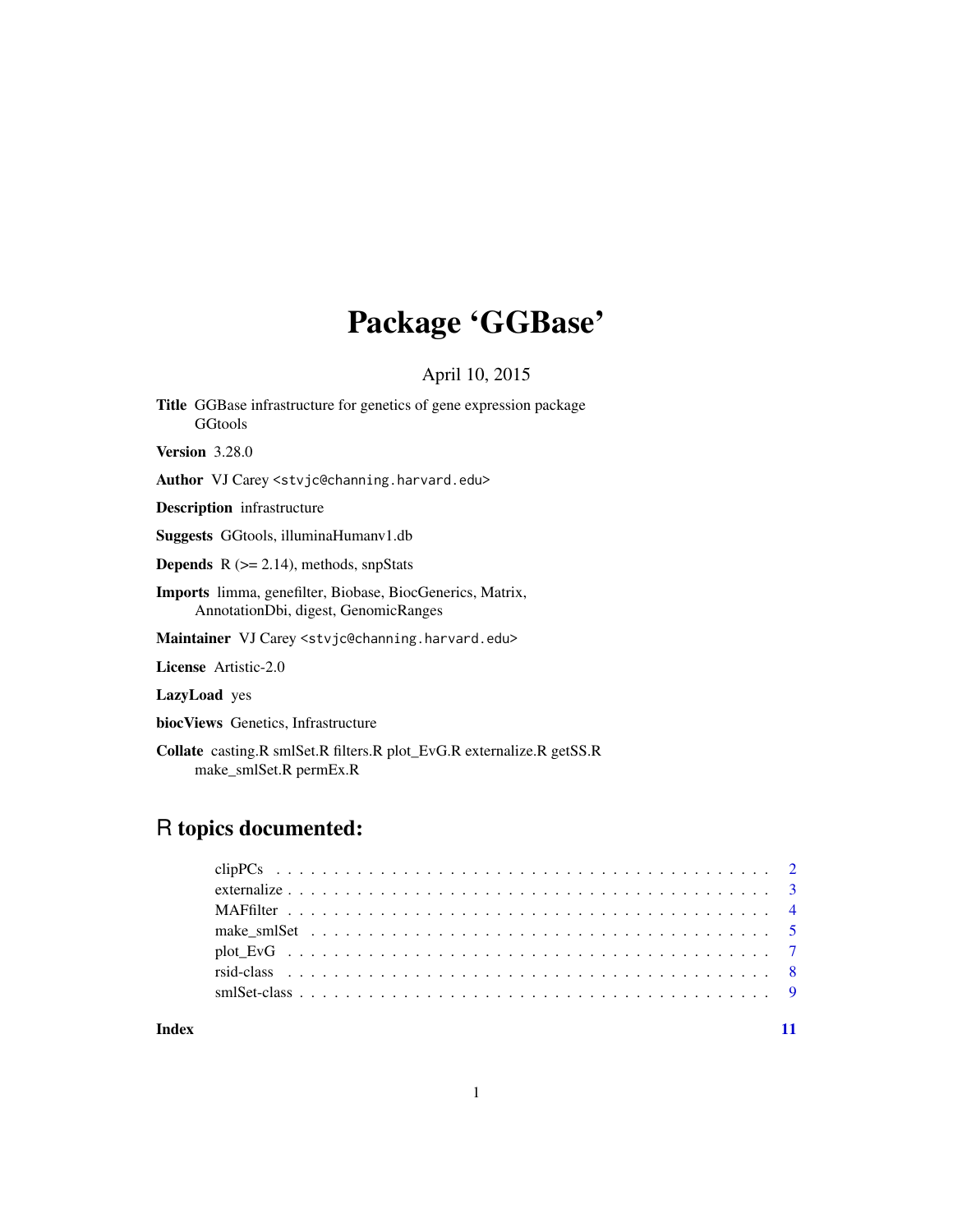<span id="page-1-0"></span>

#### Description

transformations of expression data in smlSet instances or assay data in SummarizedExperiment

## Usage

```
clipPCs(x, inds2drop, center = TRUE)
regressOut(sms, rhs, ...)
```
## Arguments

| X         | instance of smlSet or SummarizedExperiment                                                                                                                                                                                                        |
|-----------|---------------------------------------------------------------------------------------------------------------------------------------------------------------------------------------------------------------------------------------------------|
| SMS       | instance of smlSet or SummarizedExperiment                                                                                                                                                                                                        |
| inds2drop | Vector of PCs to be eliminated by setting the associated diagonal elements in the<br>SVD to zero before recomposing the matrix of expression values. If the value 0<br>is present in inds2drop, the smlSet is returned unchanged, with a message. |
| center    | logical, passed to promp                                                                                                                                                                                                                          |
| rhs       | formula fragment (no dependent variable) used to form residuals in a reexpres-<br>sion of the expression matrix; variable bindings found in pData of an Expres-<br>sionSet or colData of a SummarizedExperiment                                   |
| $\ddotsc$ | arguments passed to lmFit                                                                                                                                                                                                                         |

## Details

clipPCs is an operation on the n x p transposed matrix X of expression data. The singular value decomposition  $X = UDV^{\wedge}t$  is formed, the diagonal elements of D corresponding to inds2drop are set to zero yielding the diagonal matrix E, and then  $Y = UEV^{\wedge}t$  is computed and transposed to replace the expression data.

regressOut obtains residuals after genewise regression of expression on the design matrix specified by the rhs; [lmFit](#page-0-0) is used to compute coefficients, linear predictions and residuals.

#### Value

an instance of [smlSet](#page-8-1)

## Author(s)

VJ Carey <stvjc@channing.harvard.edu>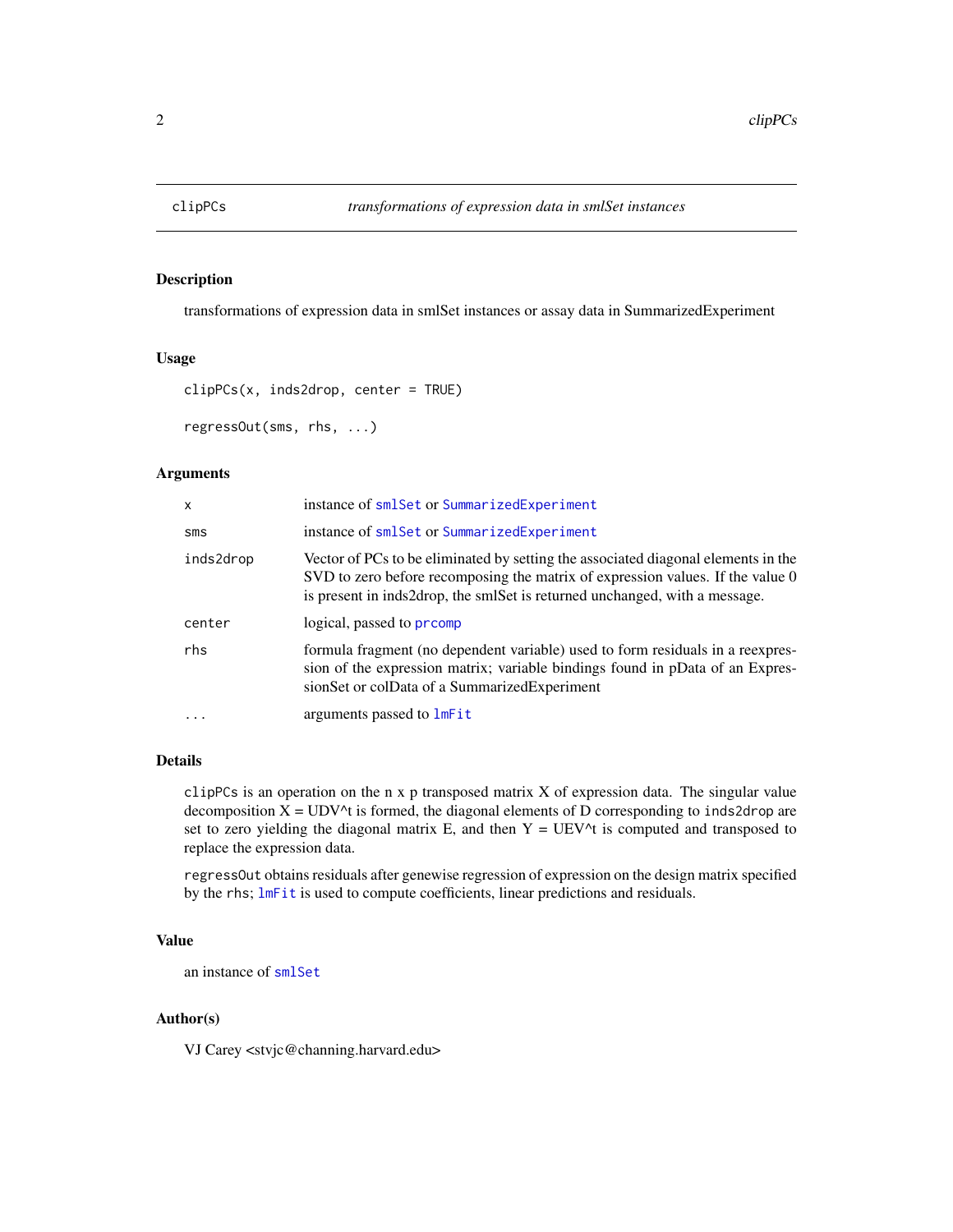#### <span id="page-2-0"></span>externalize 3

#### References

The use of PCA-based adjustments to remove mass extraneous effects from expression matrices has been criticized in work of Oliver Stegle and Jeffrey Leek, who offer Bayesian PEER and SVA respectively as alternative solutions. The PCA-based method seems to have reasonable effectiveness in examples worked with GGdata.

#### Examples

```
## Not run: # this would induce cyclic dependency, but should
          # run manually
if ("GGtools" %in% installed.packages()[,1]) {
 require("GGtools")
 c20 = getSS("GGtools", "20")
 t1 = gwSnpTests(genesym("CPNE1")~male, c20, chrnum("20"))
 topSnps(t1)
 c20c = clipPCs(c20, 1:10)t2 = gwSnpTests(genesym("CPNE1")~male, c20c, chrnum("20"))
 topSnps(t2)
 }
## End(Not run)
```
<span id="page-2-1"></span>

| externalize | create a package with a decomposed smlSet instance from a unified |
|-------------|-------------------------------------------------------------------|
|             | smlSet instance, to reduce memory footprints                      |

#### Description

create a package with a decomposed smlSet instance from a unified smlSet instance, to reduce memory footprints

#### Usage

```
externalize(smlSet, packname,
   author = "Replace Me <auth@a.b.com>",
   maintainer = "Replace Me <repl@a.b.com>")
```
allsnps(packname)

#### Arguments

| smlSet     | an smlSet instance to be regarded as a source or template for a package that can<br>be used with greater efficiency of access to genotype contents |
|------------|----------------------------------------------------------------------------------------------------------------------------------------------------|
| packname   | name of the package to be generated                                                                                                                |
| author     | string to be used in DESCRIPTION file of generated package                                                                                         |
| maintainer | string to be used in DESCRIPTION file of generated package                                                                                         |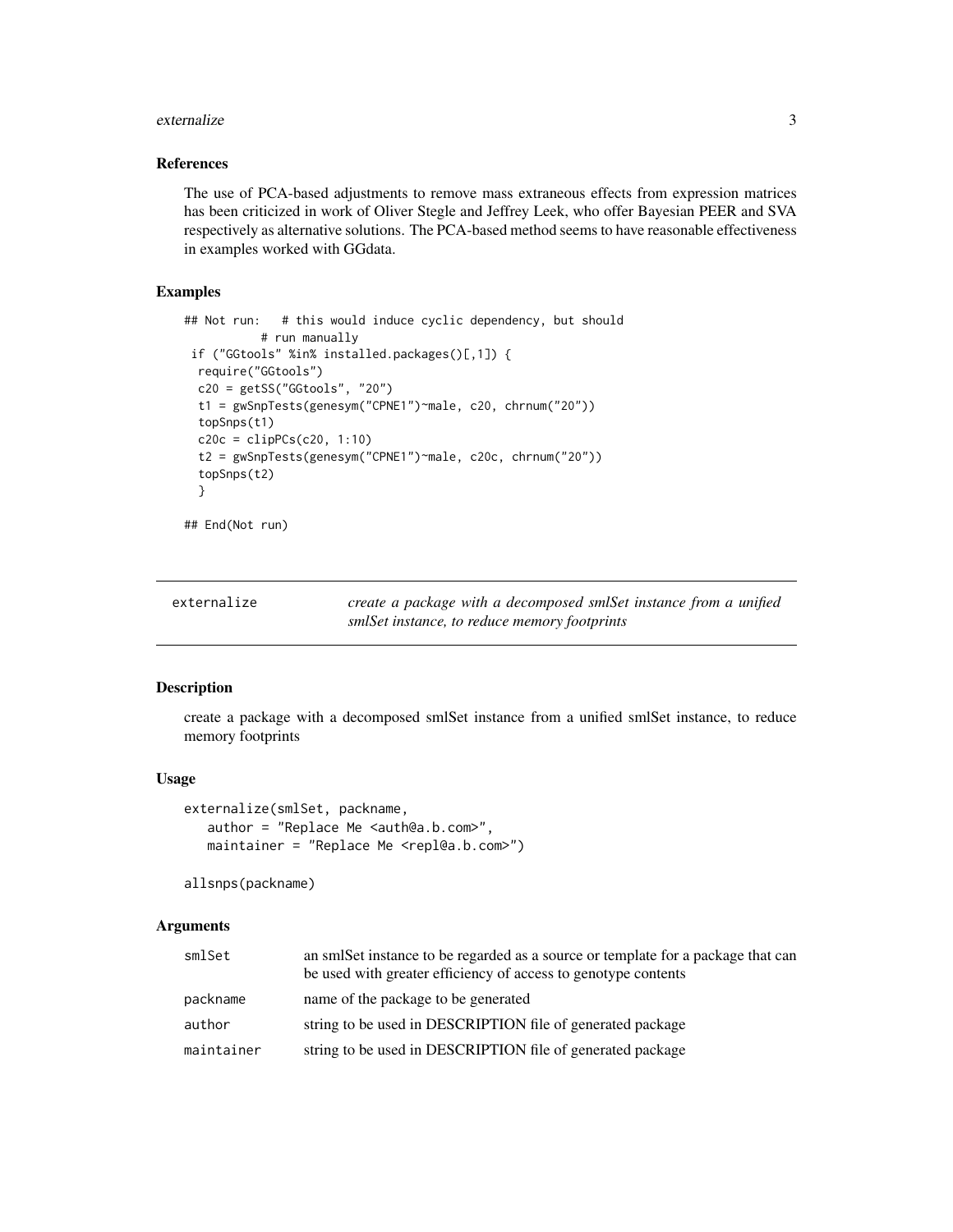#### <span id="page-3-0"></span>Details

The genotype content of the input smlSet is separated into separate RDA files in the inst/parts folder of the package to be generated. The ExpressionSet element of the input smlSet is stored as object ex in file eset.rda in the data folder of the package to be generated.

#### Value

creates folder structure and metadata for an installable R package

#### Note

allsnps() gives the list of vectors of snpnames in use in the package

#### Author(s)

VJ Carey <stvjc@channing.harvard.edu>

#### Examples

```
## Not run:
setwd(tempdir())
sms = getSS("GGtools", c("20", "21"))
externalize(sms, "demopack")
dir()
dir("demopack")
```
## End(Not run)

MAFfilter *Filter genotype contents of an smlSet according to certain SNP allele frequency features.*

## Description

Filter genotype contents of an smlSet according to certain SNP allele frequency features.

#### Usage

```
MAFfilter(x, lower = 0, upper = 1)GTFfilter(x, lower = 0)dropMonomorphies(sms)
```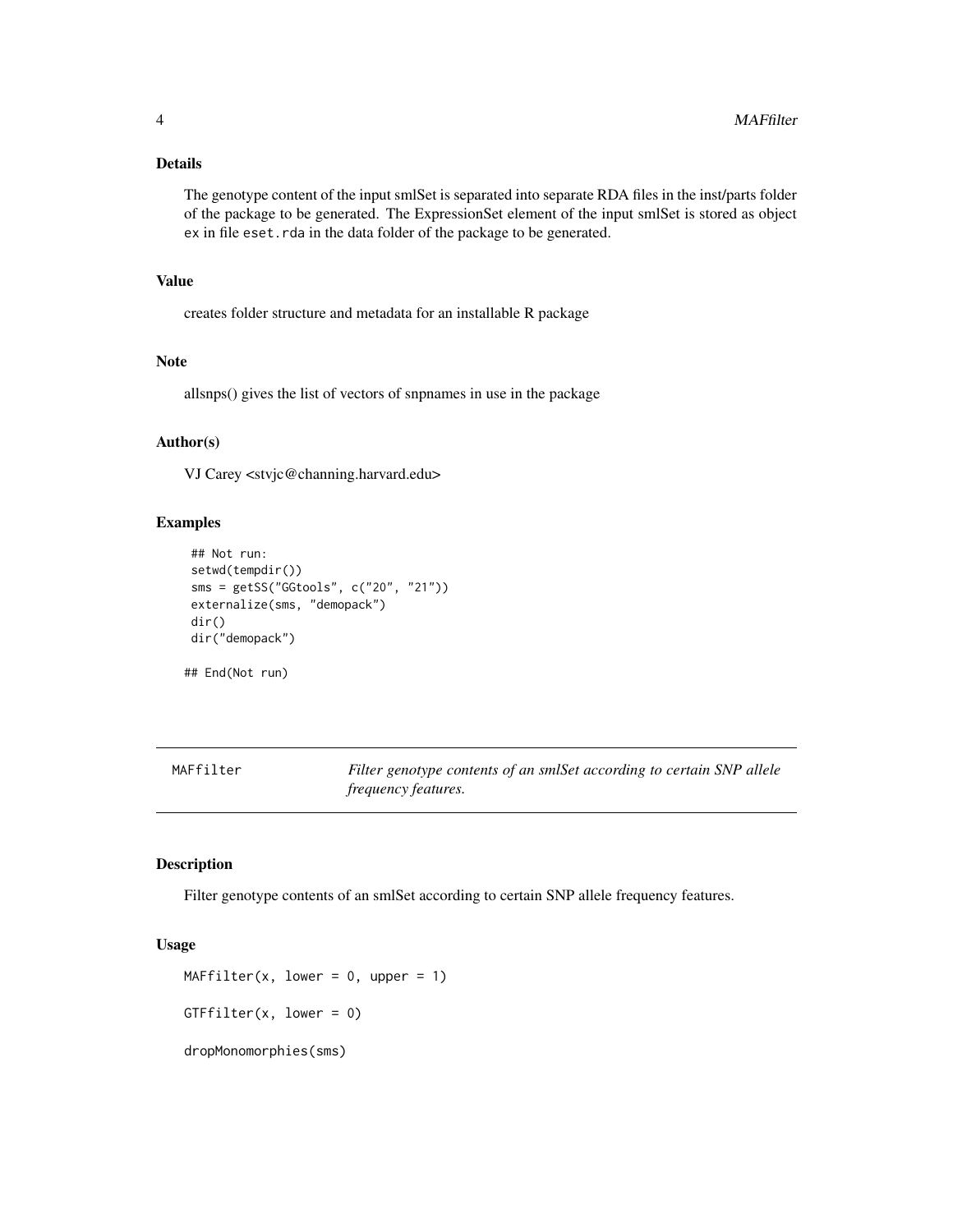## <span id="page-4-0"></span>make\_smlSet 5

#### Arguments

|       | smlSet-class instance                                            |
|-------|------------------------------------------------------------------|
| sms   | smlSet-class instance                                            |
| lower | lower bound on MAF or GTF to allow retention of associated locus |
| upper | upper bound on MAF or GTF to allow retention of associated locus |

## Details

uses [col.summary](#page-0-0) to compute MAF or GTF. dropMonomorphies also uses col.summary.

#### Value

[smlSet-class](#page-8-1) instance

## Author(s)

VJ Carey <stvjc@channing.harvard.edu>

#### Examples

```
if (file.exists(system.file("parts/20.rda", package="GGtools"))) {
c20 = getSS("GGtools", "20")
c20
c20f = MAFfilter(c20, lower=.05)c20f
}
```
make\_smlSet *construct an smlSet instance from existing resources*

## Description

construct an smlSet instance from existing resources, either using ExpressionSet and SnpMatrix instances, or a suitably structured package

## Usage

make\_smlSet(es, sml, organism = "Homo sapiens", harmonizeSamples = FALSE) getSS(packname, chrs, renameChrs, probesToKeep=NULL, exFilter=function(x)x, wrapperEndo=NULL, checkValid=TRUE)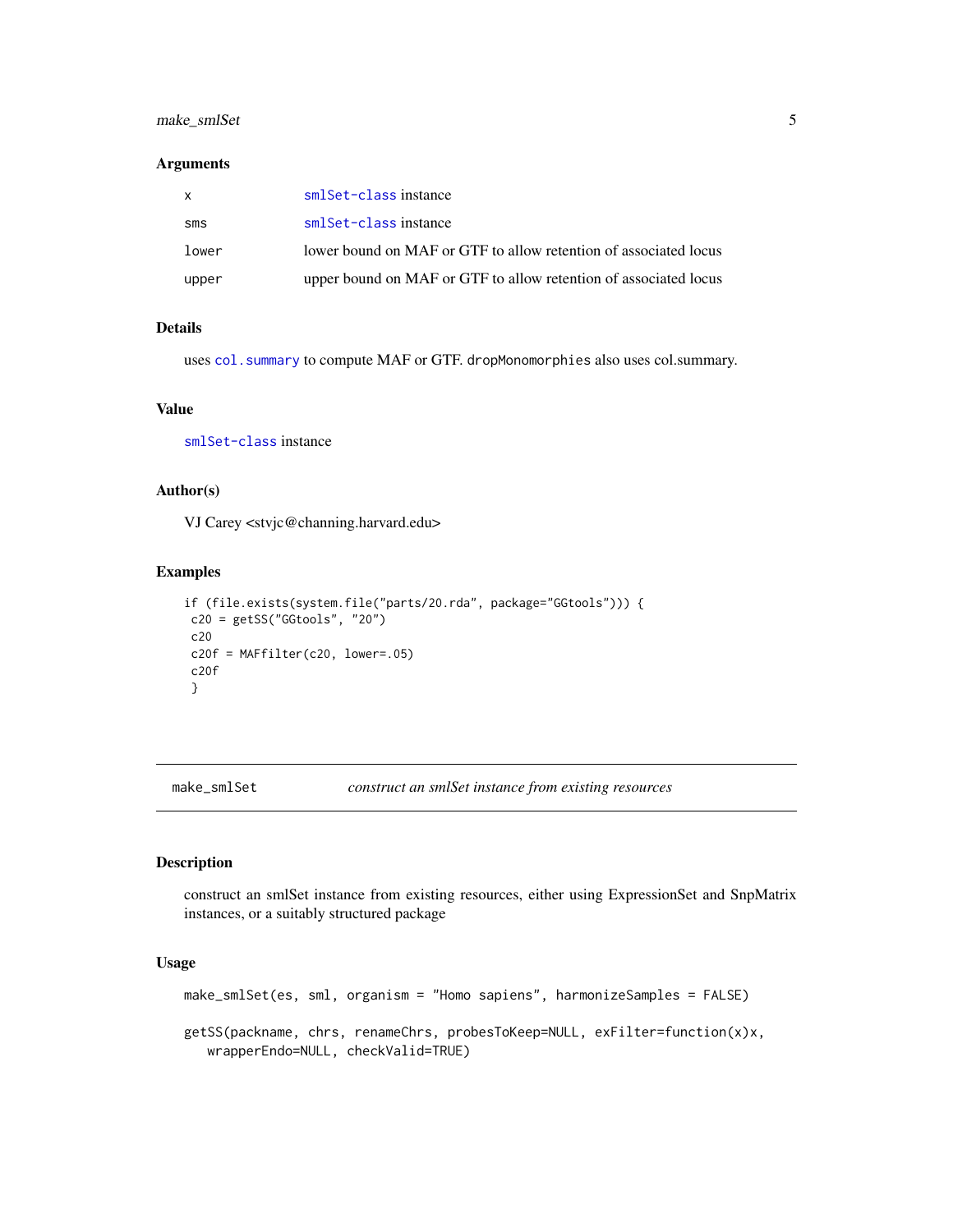## Arguments

| es               | instance of ExpressionSet-class                                                                                                                                                                                                                                                                       |
|------------------|-------------------------------------------------------------------------------------------------------------------------------------------------------------------------------------------------------------------------------------------------------------------------------------------------------|
| sml              | named list of SnpMatrix-class instances                                                                                                                                                                                                                                                               |
| organism         | conventional token for species                                                                                                                                                                                                                                                                        |
| harmonizeSamples |                                                                                                                                                                                                                                                                                                       |
|                  | logical indicating whether steps should be taken to be sure that the compo-<br>nents represent identical sets of samples. can be time consuming so defaults<br>to FALSE, in which case the user must be sure that the genotype and expression<br>components are compatible in terms of sample content |
| packname         | string naming the installed package from which expression and genotype data<br>will be acquired                                                                                                                                                                                                       |
| chrs             | character vector naming the prefixes of genotype files to be used in the resulting<br>smlSet instance; see notes below                                                                                                                                                                                |
| renameChrs       | character vector of same length as chrs specifying one-to-one renaming opera-<br>tion for genotype components in smlSet                                                                                                                                                                               |
| probesToKeep     | character vector identifying probes to be retained in the constructed smlSet – to<br>be deprecated in favor of exFilter                                                                                                                                                                               |
| exFilter         | function that should accept and return ExpressionSet, will be executed just<br>after probesToKeep filter if present                                                                                                                                                                                   |
| wrapperEndo      | function that accepts and returns an smlSet instance, allowing any sort of trans-<br>formation of contents acquired with getSS, executed after all assembly and fil-<br>tering completed.                                                                                                             |
| checkValid       | logical, if TRUE, function will fail if created smlSet instance does not pass vali-<br>dObject()                                                                                                                                                                                                      |

## Details

Packages that work with getSS can be created out of existing smlSet instances using [externalize](#page-2-1).

#### Value

Instance of [smlSet-class](#page-8-1).

## Author(s)

VJ Carey <stvjc@channing.harvard.edu>

## Examples

```
if ("GGtools" %in% installed.packages()[,1]) {
s20 = getSS("GGtools", "20", renameChrs="chr20")
s20
make_smlSet( as(s20, "ExpressionSet"), smList(s20) )
}
```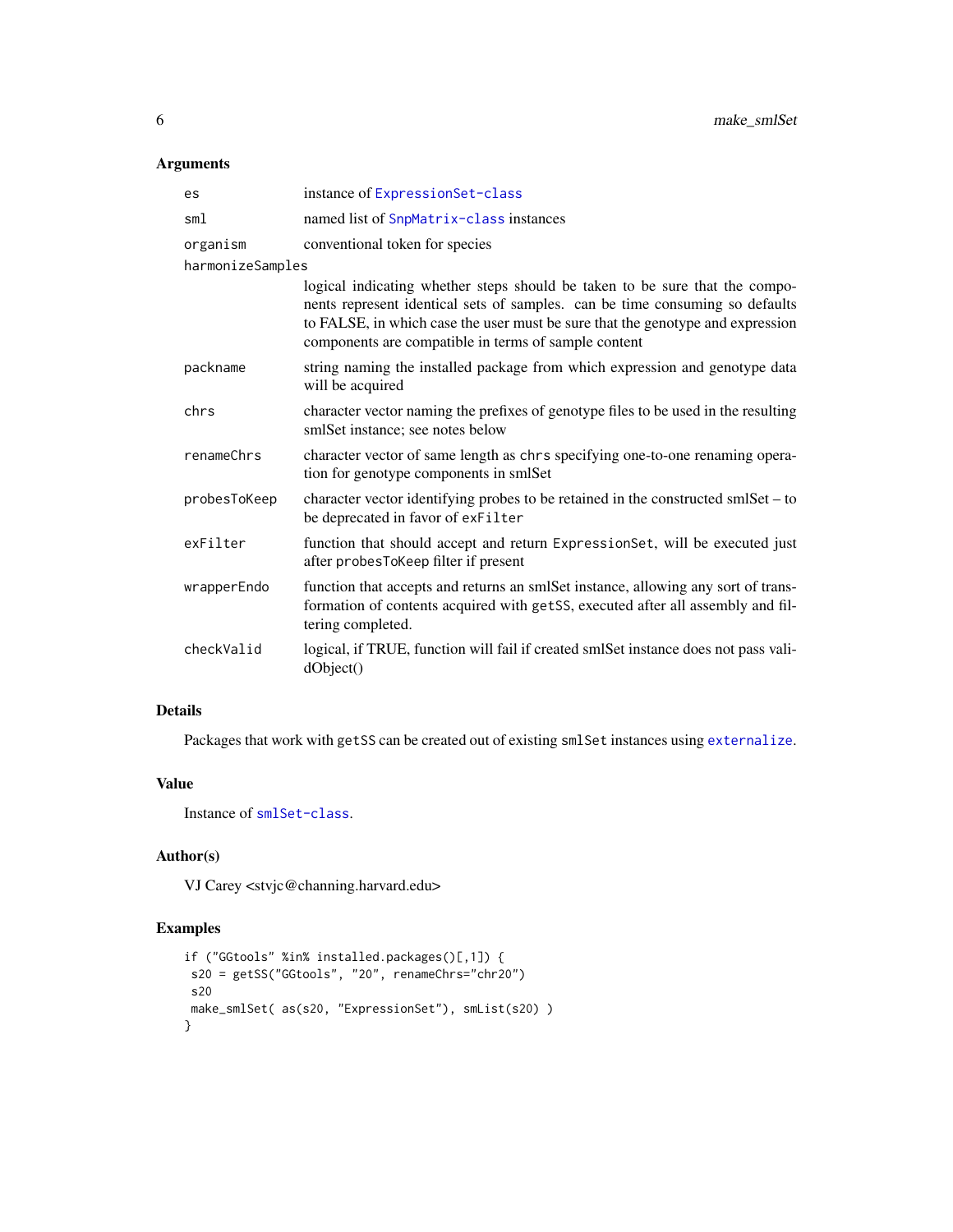<span id="page-6-0"></span>plot\_EvG *display the association between expression values and genotypes in an smlSet instance*

## Description

display the association between expression values and genotypes in an smlSet instance

## Usage

plot\_EvG(gsym, rsid, sms, ...)

## Arguments

| gsym       | instance of class genesym or probeld, casting a string that names a gene (which<br>will be looked up using the annotation slot of sms) or a probe which must be<br>resident on the array underlying the expression content of sms |
|------------|-----------------------------------------------------------------------------------------------------------------------------------------------------------------------------------------------------------------------------------|
| rsid       | instance of class rsid naming a SNP with genotype values given among the<br>columns of the smllist components of sms                                                                                                              |
| SMS        | an instance of smlSet                                                                                                                                                                                                             |
| $\ddots$ . | additional parameter to plot                                                                                                                                                                                                      |

#### Details

When the genotype is categorical, will use boxplots; when genotype has been imputed and includes expected allele counts, will use a scatterplot.

#### Value

a plot is rendered on the current display

#### Author(s)

VJ Carey <stvjc@channing.harvard.edu>

#### Examples

```
if ("GGtools" %in% installed.packages()[,1]) {
 s20 = getSS("GGtools", "20")
plot_EvG(genesym("CPNE1"), rsid("rs6060535"), s20)
}
```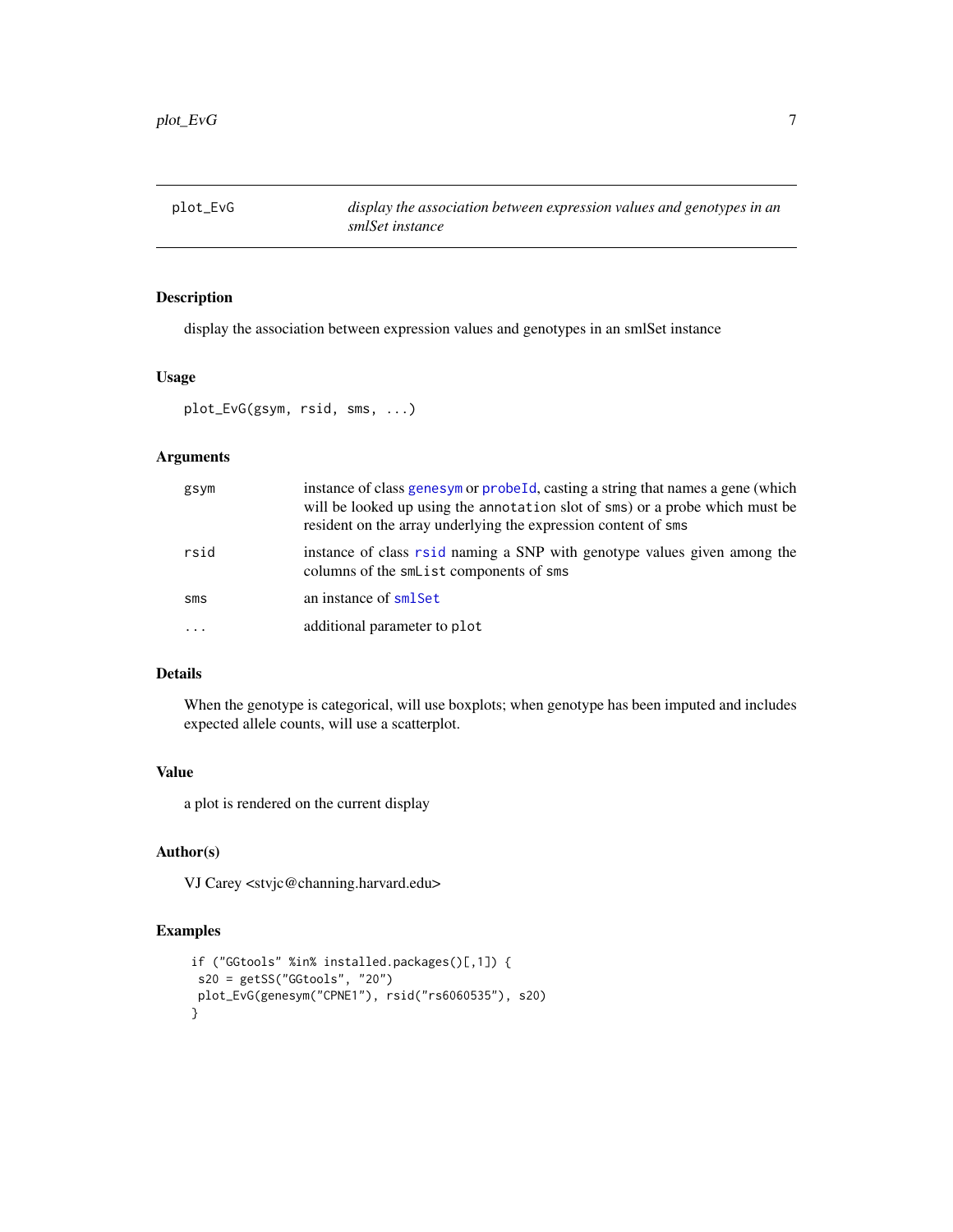<span id="page-7-2"></span><span id="page-7-0"></span>

#### <span id="page-7-1"></span>Description

rsid(), probeId(), and genesym() are basic casting methods that assign a type to a token.

#### Objects from the Class

Objects can be created by calls of the form new("rsid", ...).

#### **Slots**

.Data: Object of class "character" that holds the content to which a type is associated by the method.

#### Extends

Class ["character"](#page-0-0), from data part. Class ["vector"](#page-0-0), by class "character", distance 2. Class ["data.frameRowLabels"](#page-0-0), by class "character", distance 2. Class ["SuperClassMethod"](#page-0-0), by class "character", distance 2. Class ["characterORconnection"](#page-0-0), by class "character", distance 2. Class ["characterORMIAME"](#page-0-0), by class "character", distance 2. Class ["atomicVector"](#page-0-0), by class "character", distance 2. Class ["index"](#page-0-0), by class "character", distance 2.

#### Methods

No methods defined with class "probeId" or "genesym" in the signature. However [ with a [smlSet-class](#page-8-1) argument will dispatch differently if instances of these classes are supplied. Various GGtools reporting functions will use "rsid" for dispatch.

## Author(s)

VJ Carey <stvjc@channing.harvard.edu>

#### Examples

showClass("rsid")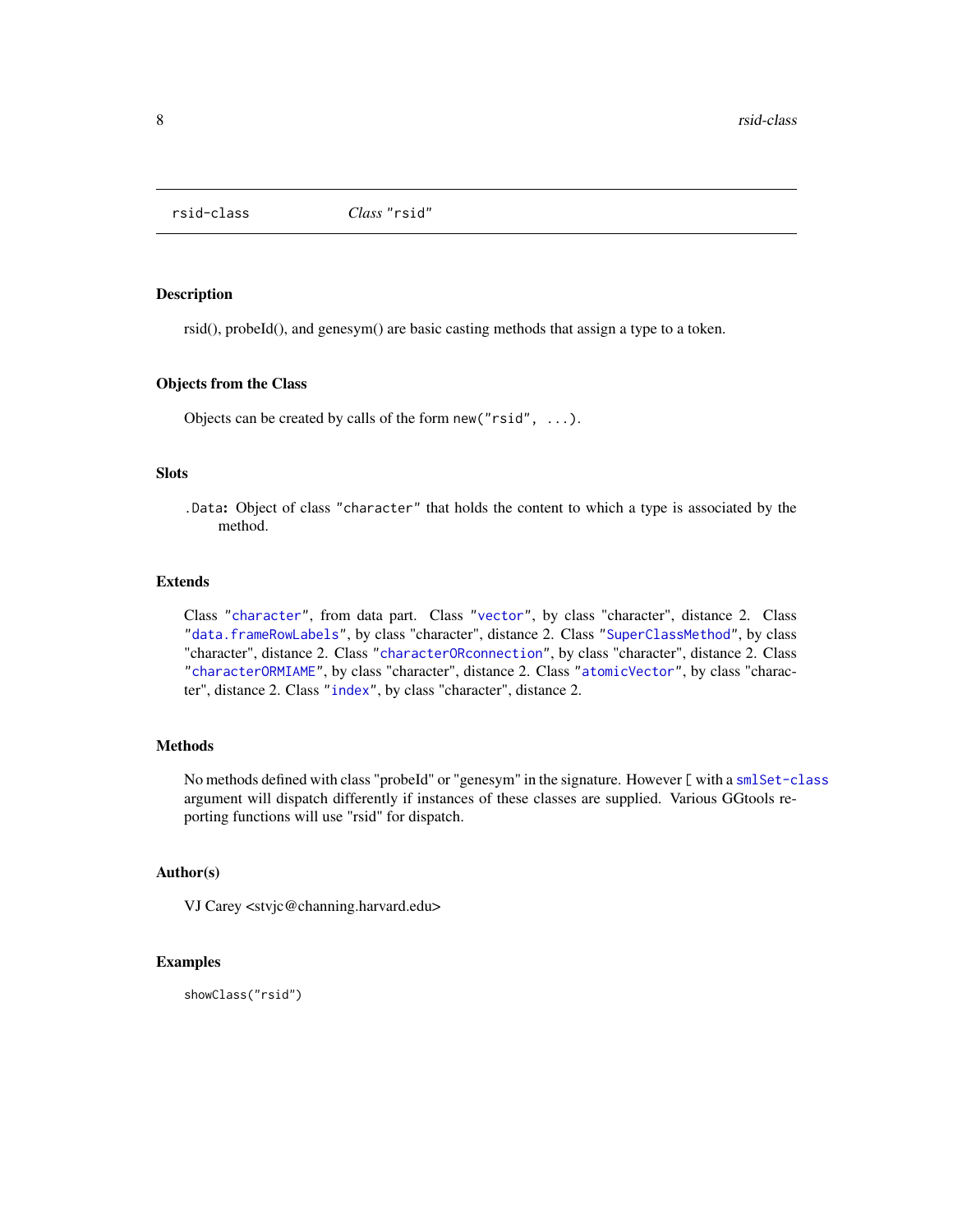<span id="page-8-1"></span><span id="page-8-0"></span>smlSet-class *Class* "smlSet"

#### **Description**

Integrative container for expression plus genotype data. Genotypes are stored in an efficient format defined in the snpStats package.

#### Objects from the Class

Objects can be created by calls of the form new("smlSet", assayData, phenoData, featureData, experimentData, an The make\_smlSet function can also be used to build smlSet instances.

#### **Slots**

- smlEnv: Object of class "environment" that has a key smlist element, to which a list of [SnpMatrix-class](#page-0-0) instances is bound.
- annotation: Object of class "character", describes featureNames component in terms of the name of the annotation package that can be used to decode expression probe names.

organism: Object of class "character", a conventional string.

- assayData: Object of class "AssayData", manages the expression data. See [AssayData-class](#page-0-0).
- phenoData: Object of class "AnnotatedDataFrame" , manages sample level data. See [AnnotatedDataFrame-class](#page-0-0).
- featureData: Object of class "AnnotatedDataFrame", manages metadata on expression probes.
- experimentData: Object of class "MIAxE", manages metadata on experiment as a whole. See [MIAxE-class](#page-0-0).
- protocolData: Object of class "AnnotatedDataFrame", additional storage for experimental protocol description. See [eSet-class](#page-0-0).

.\_\_classVersion\_\_: Object of class "Versions"; internal management of class version.

#### Extends

Class ["eSet"](#page-0-0), directly. Class ["VersionedBiobase"](#page-0-0), by class "eSet", distance 2. Class ["Versioned"](#page-0-0), by class "eSet", distance 3.

#### Methods

- [ signature(x = "smlSet",  $i =$  "ANY",  $j =$  "ANY", drop = "ANY"): will restrict the content of the smlSet instance according to features of the arguments supplied. If x is numeric or a [probeId-class](#page-7-1), the expression content will be restricted. If y is numeric or character, samples will be restricted accordingly.
- combine signature( $x = "smlset", y = "smlset")$ : This method attempts to amalgamate two smlSet instances in the appropriate way – assuming that samples are disjoint.
- nsFilter signature(eset = "smlSet"): executes genefilter's method (see nsFilter, ExpressionSet-method) on the expression content, and then propagates the additional genotype and sample level content unchanged.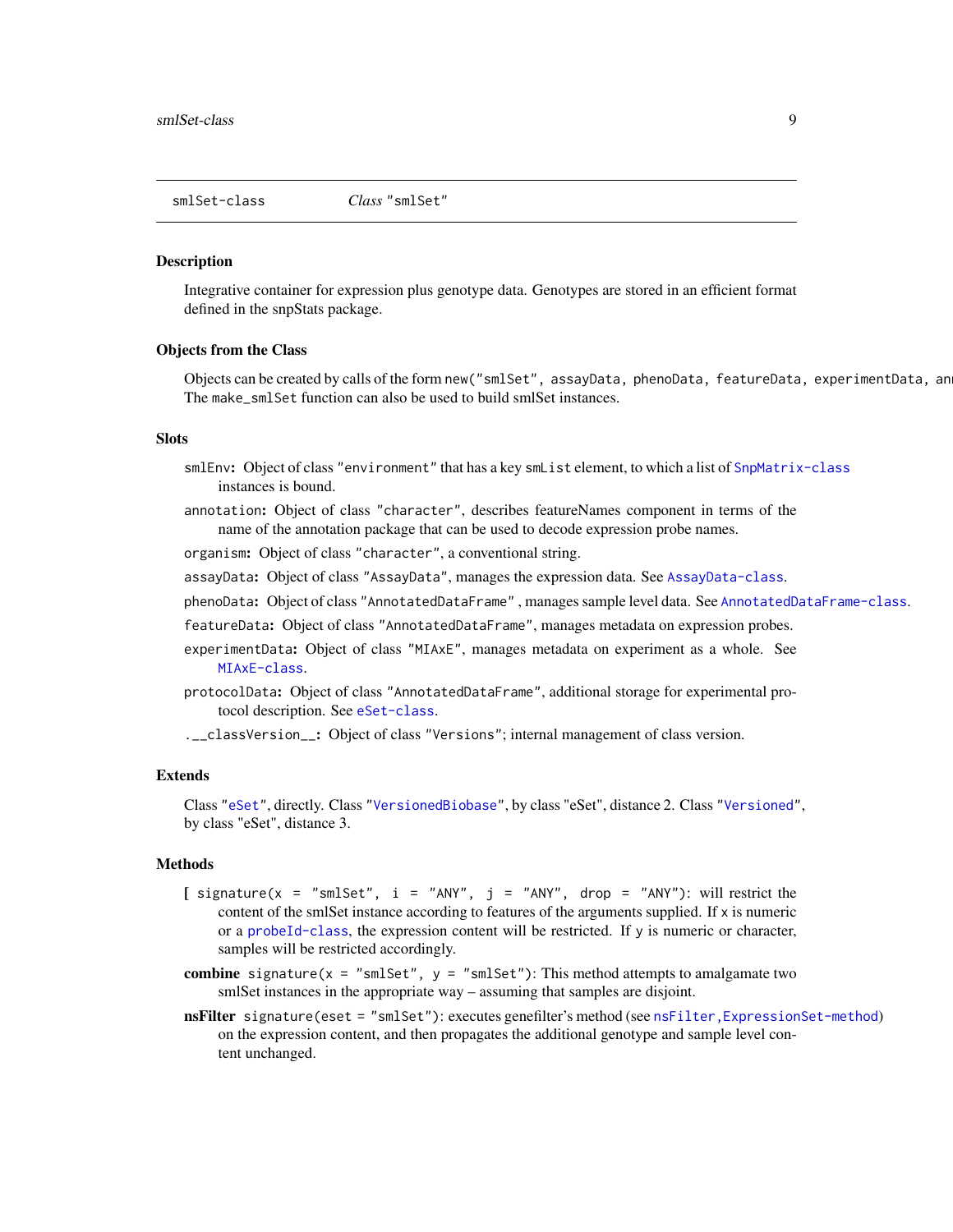- smList signature( $x =$  "smlSet"): retrieves the list of SnpMatrix instances defining the genotype content.
- exprs signature( $x =$  "smlSet"): retrieves the matrix of expression values
- permEx signature(sms = "smlSet"): uses sample() to generate a permutation of sample indices so that expression data are permuted against genotype data, but original unpermuted sample identifiers are preserved; this is necessitated by the rematching behavior of [snp.rhs.tests](#page-0-0).

## Author(s)

VJ Carey <stvjc@channing.harvard.edu>

#### Examples

showClass("smlSet")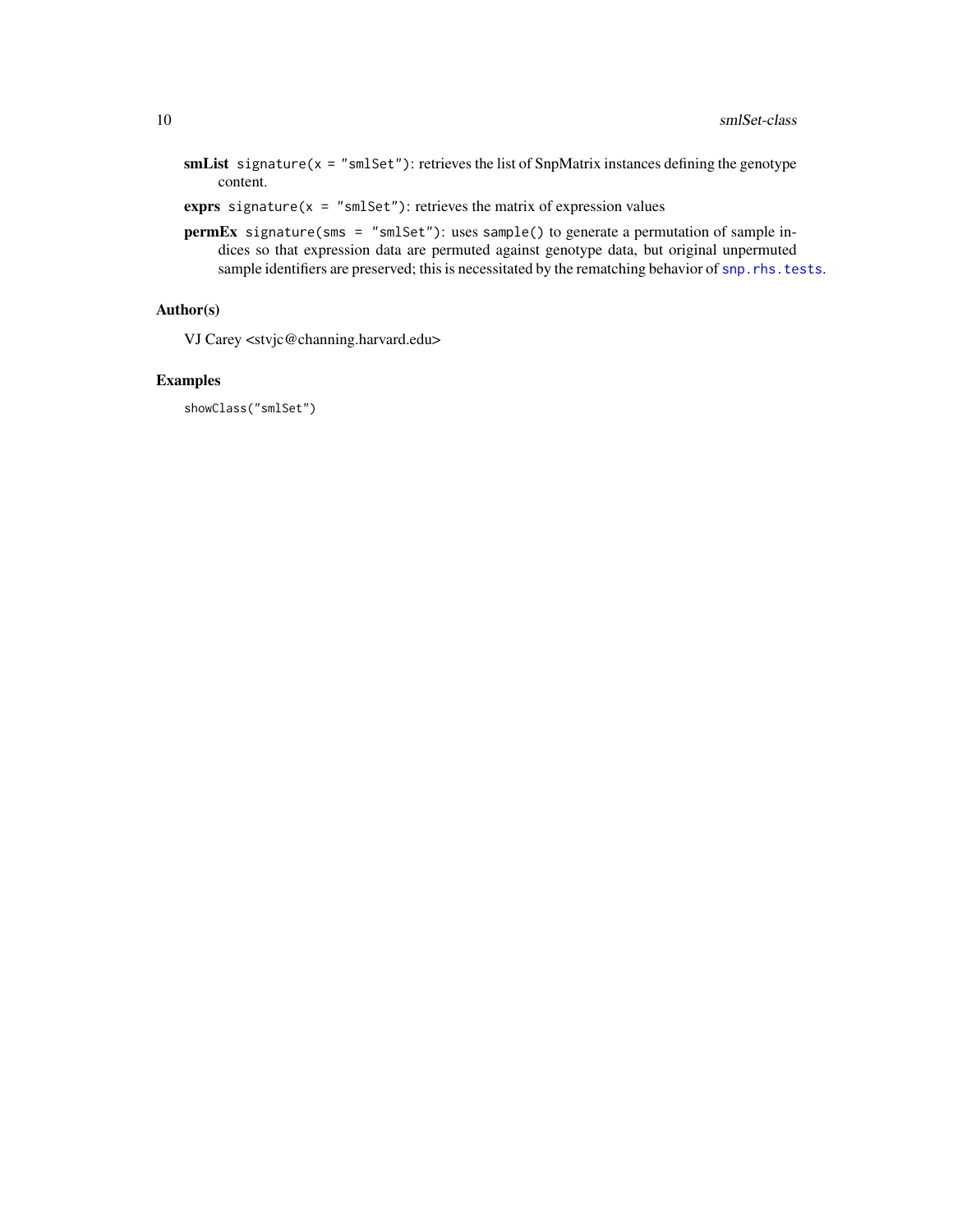# <span id="page-10-0"></span>**Index**

```
∗Topic classes
    rsid-class, 8
    smlSet-class, 9
∗Topic models
    clipPCs, 2
    externalize, 3
    MAFfilter, 4
    make_smlSet, 5
    plot_EvG, 7
[,smlSet,ANY,ANY,ANY-method
        (smlSet-class), 9
allsnps (externalize), 3
atomicVector, 8
casting (rsid-class), 8
character, 8
characterORconnection, 8
characterORMIAME, 8
clipPCs, 2
clipPCs,smlSet,numeric,logical-method
        (clipPCs), 2
clipPCs,smlSet,numeric,missing-method
        (clipPCs), 2
clipPCs,SummarizedExperiment,numeric,logical-method
probeId,character-method (rsid-class), 8
        (clipPCs), 2
clipPCs,SummarizedExperiment,numeric,missing-method
regressOut (clipPCs), 2
        (clipPCs), 2
col.summary, 5
combine,smlSet,smlSet-method
        (smlSet-class), 9
data.frameRowLabels, 8
dropMonomorphies (MAFfilter), 4
eSet, 9
exprs,smlSet-method (smlSet-class), 9
externalize, 3, 6
genesym, 7
genesym (rsid-class), 8
                                                 genesym,character-method (rsid-class), 8
                                                 genesym-class (rsid-class), 8
                                                 getSS (make_smlSet), 5
                                                 GTFfilter (MAFfilter), 4
                                                 index, 8
                                                 lmFit, 2
                                                 MAFfilter, 4
                                                 make_smlSet, 5
                                                 nsFilter,smlSet-method (smlSet-class), 9
                                                 permEx (smlSet-class), 9
                                                 permEx,smlSet-method (smlSet-class), 9
                                                 plot_EvG, 7
                                                 plot_EvG,genesym,rsid,smlSet-method
                                                         (plot_EvG), 7
                                                 plot_EvG,probeId,rsid,smlSet-method
                                                         (plot_EvG), 7
                                                 prcomp, 2
                                                 probeId, 7
                                                 probeId (rsid-class), 8
                                                 probeId-class (rsid-class), 8
                                                 rsid, 7
                                                 rsid (rsid-class), 8
                                                 rsid,character-method (rsid-class), 8
                                                 rsid,numeric-method (rsid-class), 8
                                                 rsid-class, 8
                                                 smList (smlSet-class), 9
                                                 smList,smlSet-method (smlSet-class), 9
                                                 smlSet, 2, 7
                                                 smlSet-class, 9
                                                 snp.rhs.tests, 10
                                                 SummarizedExperiment, 2
                                                 SuperClassMethod, 8
```